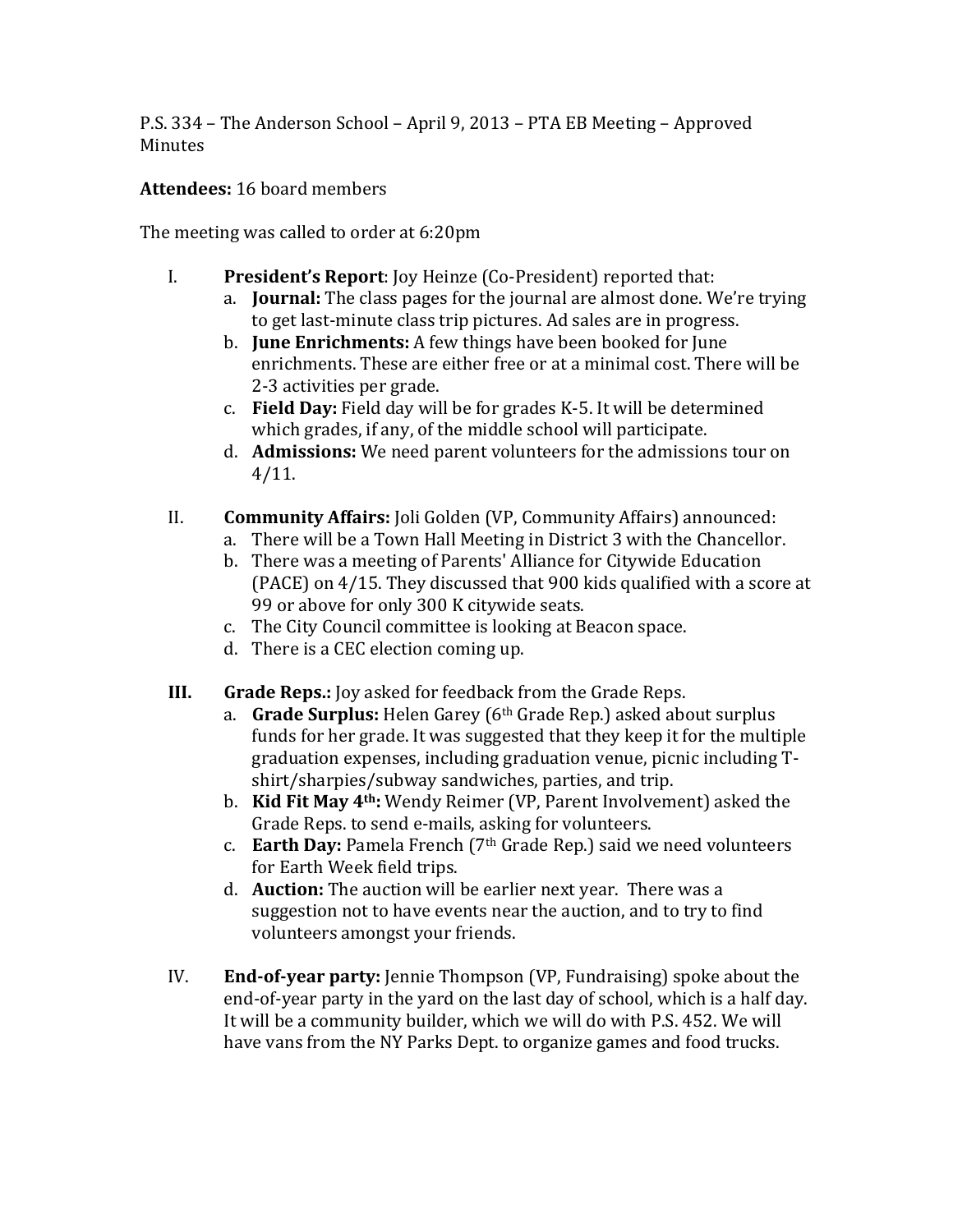- V. Green Committee: Pamela French (7<sup>th</sup> Grade Rep.) said:
	- a. **Earth Week:** There are several Earth Week activities for different grades: There is a bio bus for grades 4, 6, and 8. Grades  $5$  and  $7$  will go to the Brooklyn Grange. There is a Lorax movie for younger grades. We may do an Earth week newsletter.
	- b. **Recyclarium:** There will be a Recyclarium in May with a lesson for K-3, and other grades will visit it during recess.
	- c. **Waste-Free Lunch:** There will be waste-free lunch awareness to help educate the kids.
	- d. **Merchandising:** We would like bottles and containers. We may want to do recyclable Anderson bags made out of old T-shirts.
	- e. **Weather Bug:** We had a motion by e-mail to spend the Big Apple award on a Weather Bug, which would be expanded to serve additional grades. That vote was passed by the Executive Board via email.
- VI. **SLT**: Mindy Wigutow (PTA Rep to the SLT) reported that the SLT did not meet this month. Amongst other things that will be addressed at their next meeting is the request to the budget committees to fund a school wide drama program.
- VII. **Budget Committee:** Wil McCoy (Budget Committee Co-Chair) relayed that the Budget Committee met and has one month to complete the budget to present in May, then vote on in June. The school administration is working on a plan to present to SLT, but the DOE won't release its budget until at least mid-May. Any PTA member who brings money in or spends money will be contacted to analyze year-to-date actuals and review projections for next year.
- VIII. **Yard Painting:** We will be closing the vard to do painting for 3 weeks. They will create a track, kickball diamond, and wall ball, and move a basketball hoop.
- IX. **Playworks:** We may lose Playworks as a vendor. Mr. Schleissman is working with them to try to keep them or find an alternative. Amy Davidson (VP, Fundraising) suggested doing some promotion about their services. Joy will talk to Mr. Schleissman, and will e-mail Pamela French next steps.
- X. **Treasurer's Report:** The Treasurer's Report was circulated.
- XI. Audit Report: The audit was done. We reviewed it with the auditors and have a few remaining questions.
- **XII. Fundraising:**